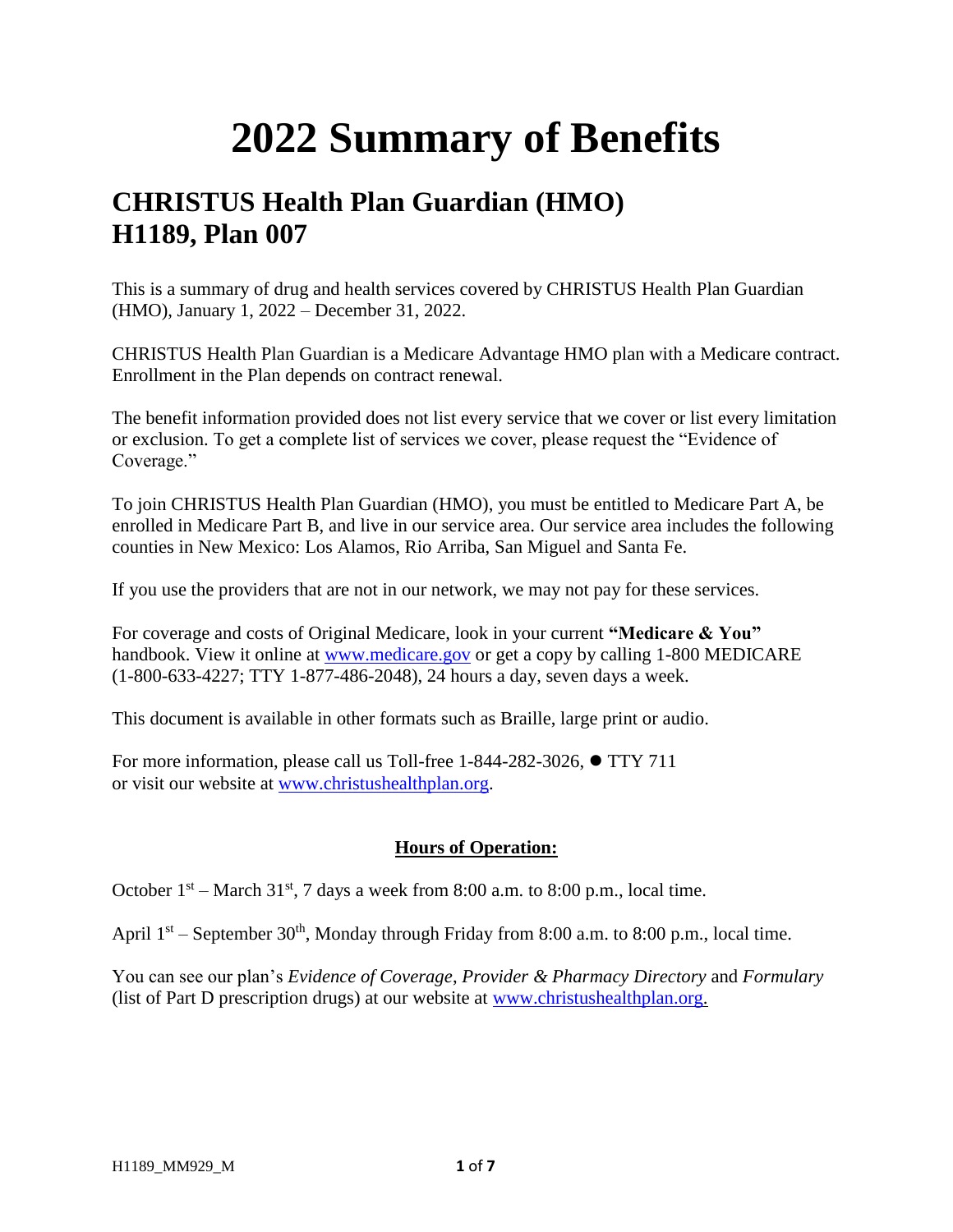|         | <b>Premiums and Benefits</b>        | <b>CHRISTUS Health Plan Guardian (HMO)</b>             | What you should know       |
|---------|-------------------------------------|--------------------------------------------------------|----------------------------|
|         | <b>Monthly Plan Premium</b>         | \$0                                                    | You must continue to pay   |
|         |                                     |                                                        | your Medicare Part B       |
|         |                                     |                                                        | premium.                   |
|         | <b>Annual Maximum</b>               | \$4,900                                                | The most you pay for       |
|         | <b>Out-of-Pocket</b> (does not      |                                                        | copays, coinsurance and    |
|         | <i>include prescription drugs</i> ) |                                                        | other costs for medical    |
|         |                                     |                                                        | services for the year.     |
|         | <b>Part B Premium Rebate</b>        | \$60                                                   | The plan will reimburse    |
|         |                                     |                                                        | the member monthly.        |
|         |                                     | <b>Inpatient &amp; Outpatient Services</b>             |                            |
|         | <b>Inpatient Hospital</b>           |                                                        | Authorization rules may    |
|         |                                     |                                                        | <i>apply.</i>              |
|         |                                     |                                                        |                            |
|         |                                     |                                                        | Our plan covers 90 days    |
| $\circ$ | Acute hospital                      | You pay a \$295 copay per day for days 1<br>through 6. | for an inpatient hospital  |
|         |                                     | You pay nothing per day for days 7 through             | stay. Our plan also covers |
|         |                                     | 90.                                                    | 60 "lifetime reserve       |
|         |                                     |                                                        | days." These are "extra"   |
|         |                                     | You pay a \$275 copay per day for days 1               | days that we cover. If     |
| O       | Mental health                       | through 5.                                             | your hospital stay is      |
|         |                                     |                                                        | longer than 90 days, you   |
|         |                                     | You pay nothing per day for days 6 through             | can use these extra days.  |
|         |                                     | 90.                                                    | But once you have used     |
|         |                                     |                                                        | up these extra 60 days,    |
|         |                                     |                                                        | your inpatient hospital    |
|         |                                     |                                                        | coverage will be limited   |
|         |                                     |                                                        | to 90 days.                |
|         | <b>Outpatient Hospital</b>          |                                                        | Authorizations rules may   |
| O       | Ambulatory surgical                 | You pay a \$175 copay per visit.                       | <i>apply.</i>              |
|         | center                              |                                                        |                            |
| O       | <b>Hospital facility</b>            | You pay a \$325 copay per stay.                        |                            |
|         | <b>Doctor Visits</b>                |                                                        |                            |
| O       | Primary Care Physician              | You pay nothing.                                       |                            |
| O       | Specialists                         | You pay a \$25 copay per visit.                        |                            |
|         | <b>Preventive Care</b>              | You pay nothing.                                       | Additional preventive      |
| O       | Abdominal aortic                    |                                                        | services approved by       |
|         | aneurysm screening                  |                                                        | Medicare during the        |
| O       | Alcohol misuse counseling           |                                                        | contract year will be      |
|         | Annual "Wellness" visit             |                                                        | covered. This plan covers  |
| O       | Bone mass measurement               |                                                        | preventive care            |
| O       | Breast cancer screening             |                                                        | screenings and annual      |
|         | (mammogram)                         |                                                        | physical exams at 100%     |
| O       | Cardiovascular disease              |                                                        | when you use in-network    |
|         | (behavioral therapy)                |                                                        | providers.                 |
| $\circ$ | Cardiovascular screening            |                                                        |                            |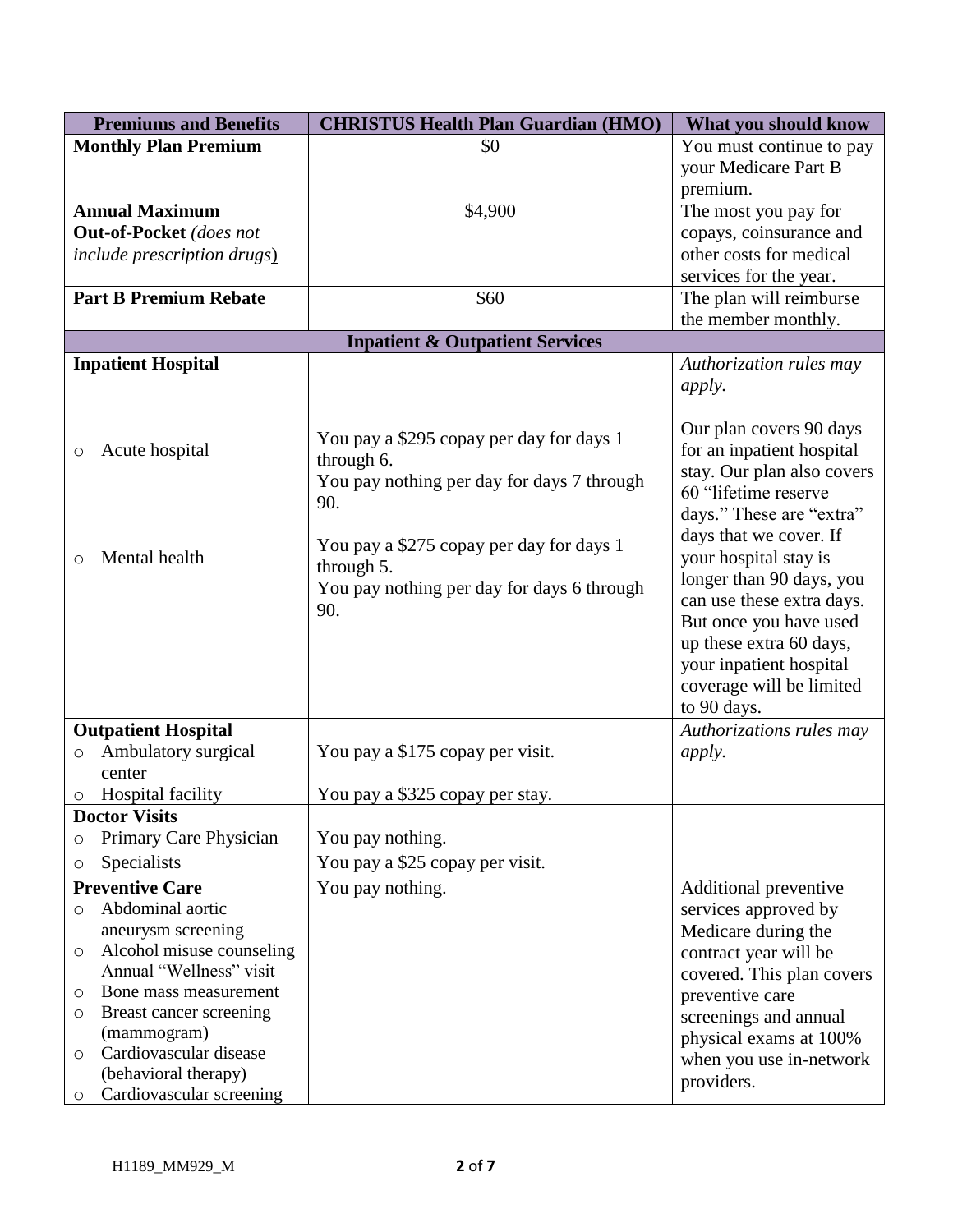|         | <b>Premiums and Benefits</b>     | <b>CHRISTUS Health Plan Guardian (HMO)</b>  | What you should know |
|---------|----------------------------------|---------------------------------------------|----------------------|
|         | <b>Preventive Care continued</b> |                                             |                      |
| $\circ$ | Cervical and vaginal             |                                             |                      |
|         | cancer screening                 |                                             |                      |
| $\circ$ | Colorectal cancer                |                                             |                      |
|         | screenings (colonoscopy,         |                                             |                      |
|         | fecal occult blood test,         |                                             |                      |
|         | flexible sigmoidoscopy)          |                                             |                      |
| O       | Depression screening             |                                             |                      |
| $\circ$ | Diabetes screenings and          |                                             |                      |
|         | monitoring                       |                                             |                      |
| O       | Hepatitis C screening            |                                             |                      |
| $\circ$ | HIV screening                    |                                             |                      |
| $\circ$ | Lung cancer with low dose        |                                             |                      |
|         | computed tomography              |                                             |                      |
|         | (LDCT) screening                 |                                             |                      |
| O       | Medical nutrition therapy        |                                             |                      |
|         | services                         |                                             |                      |
| $\circ$ | <b>Medicare Diabetes</b>         |                                             |                      |
|         | <b>Prevention Program</b>        |                                             |                      |
|         | (MDPP)                           |                                             |                      |
| $\circ$ | Obesity screenings and           |                                             |                      |
|         | counseling                       |                                             |                      |
| O       | Prostate cancer screenings       |                                             |                      |
|         | (PSA)                            |                                             |                      |
| $\circ$ | Sexually transmitted             |                                             |                      |
|         | infections screenings and        |                                             |                      |
|         | counseling                       |                                             |                      |
| $\circ$ | Tobacco use cessation            |                                             |                      |
|         | counseling (counseling for       |                                             |                      |
|         | people with no sign of           |                                             |                      |
|         | tobacco-related disease)         |                                             |                      |
| $\circ$ | Vaccines, including flu,         |                                             |                      |
|         | hepatitis B, pneumococcal        |                                             |                      |
|         | and COVID-19                     |                                             |                      |
| $\circ$ | "Welcome to Medicare"            |                                             |                      |
|         | preventive visit (one-time)      |                                             |                      |
| $\circ$ | Routine physical (one per        |                                             |                      |
|         | year)                            |                                             | Covered worldwide.   |
|         | <b>Emergency Care</b>            | You pay a \$65 copay per visit.             |                      |
|         |                                  |                                             |                      |
|         |                                  |                                             | Copay is waived if   |
|         |                                  |                                             | admitted within      |
|         |                                  |                                             | 24 hours.            |
|         | <b>Urgently Needed Services</b>  | You pay a \$55 copay per visit.             |                      |
|         |                                  | You pay a \$65 copay per visit (worldwide). |                      |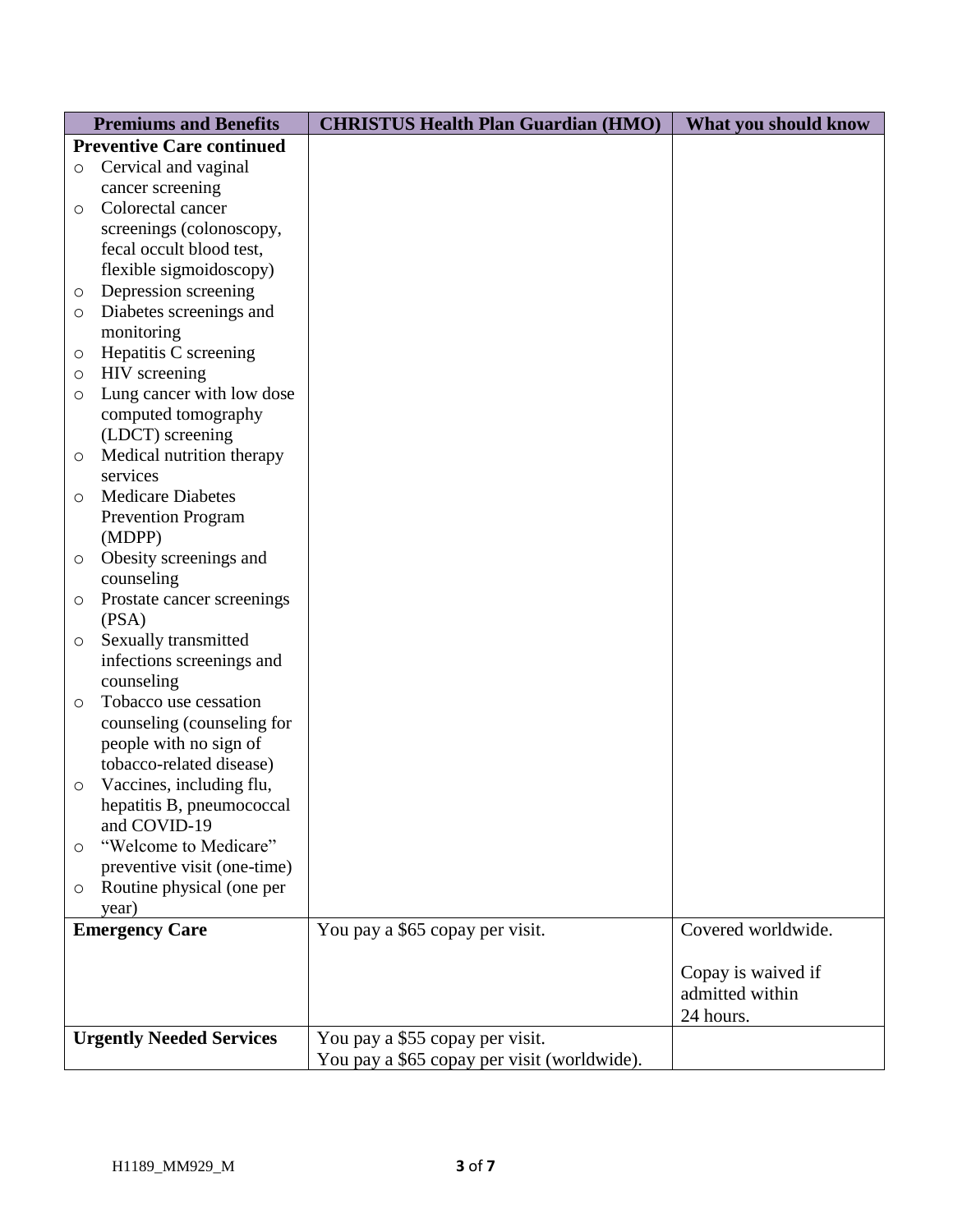|         | <b>Premiums and Benefits</b> | <b>CHRISTUS Health Plan Guardian (HMO)</b>    | What you should know     |
|---------|------------------------------|-----------------------------------------------|--------------------------|
|         | <b>Diagnostic</b>            |                                               | Prior authorization is   |
|         | <b>Services/Labs/Imaging</b> |                                               | required for some        |
| $\circ$ | Routine blood tests          | You pay 0% coinsurance per visit.             | services by your doctor  |
| $\circ$ | Lab services                 | You pay 20% coinsurance per visit.            | or other network         |
| O       | <b>Outpatient X-rays</b>     | You pay 20% coinsurance per visit.            | provider.                |
| $\circ$ | Diagnostic tests $\&$        | You pay a \$150 copay per visit.              |                          |
|         | procedures (non-             |                                               | Please contact the plan  |
|         | radiological)                |                                               | for more information.    |
| $\circ$ | Diagnostic radiology         | You pay a \$150 copay per visit.              |                          |
|         | services (MRI, CT, PET)      |                                               |                          |
| $\circ$ | Therapeutic radiology        | You pay 20% coinsurance per visit.            |                          |
|         | (e.g., radiation treatment   |                                               |                          |
|         | of cancer)                   |                                               |                          |
|         | <b>Hearing Services</b>      |                                               |                          |
| $\circ$ | Routine hearing exam         | You pay a \$35 copay per exam.                | 1 every year.            |
| O       | Hearing aid                  | You pay a \$395 or \$695 copay from a         | Copay is based on        |
|         |                              | network provider for hearing aids included in | manufacturer, product    |
|         |                              | the 2 Tier Formulary.                         | and style purchased      |
|         |                              |                                               | from Amplifon 2 Tier     |
|         |                              |                                               | Formulary. Hearing       |
|         |                              |                                               | aids not listed in the 2 |
|         |                              |                                               | Tier Formulary are       |
|         |                              |                                               | available at an          |
|         |                              |                                               | additional cost.         |
|         |                              |                                               | Member is responsible    |
|         |                              |                                               | for full invoice         |
|         |                              |                                               | amount if purchased      |
|         |                              |                                               | outside of the 2 Tier    |
|         |                              |                                               | Formulary. Copay does    |
|         |                              |                                               | not apply. Out-of-       |
|         |                              |                                               | network is not covered.  |
| $\circ$ | Medicare-covered exam        | You pay a \$25 copay per service.             |                          |
|         | to diagnose and treat        |                                               |                          |
|         | hearing and balance issues   |                                               |                          |
|         | <b>Dental Services</b>       |                                               |                          |
| $\circ$ | Medicare-covered dental      | You pay a \$25 copay per service.             |                          |
|         | services (this does not      |                                               |                          |
|         | include services in          |                                               |                          |
|         | connection with care,        |                                               |                          |
|         | treatment, filling,          |                                               |                          |
|         | removal, or replacement      |                                               |                          |
|         | of teeth)                    |                                               |                          |
|         |                              |                                               |                          |
|         |                              |                                               |                          |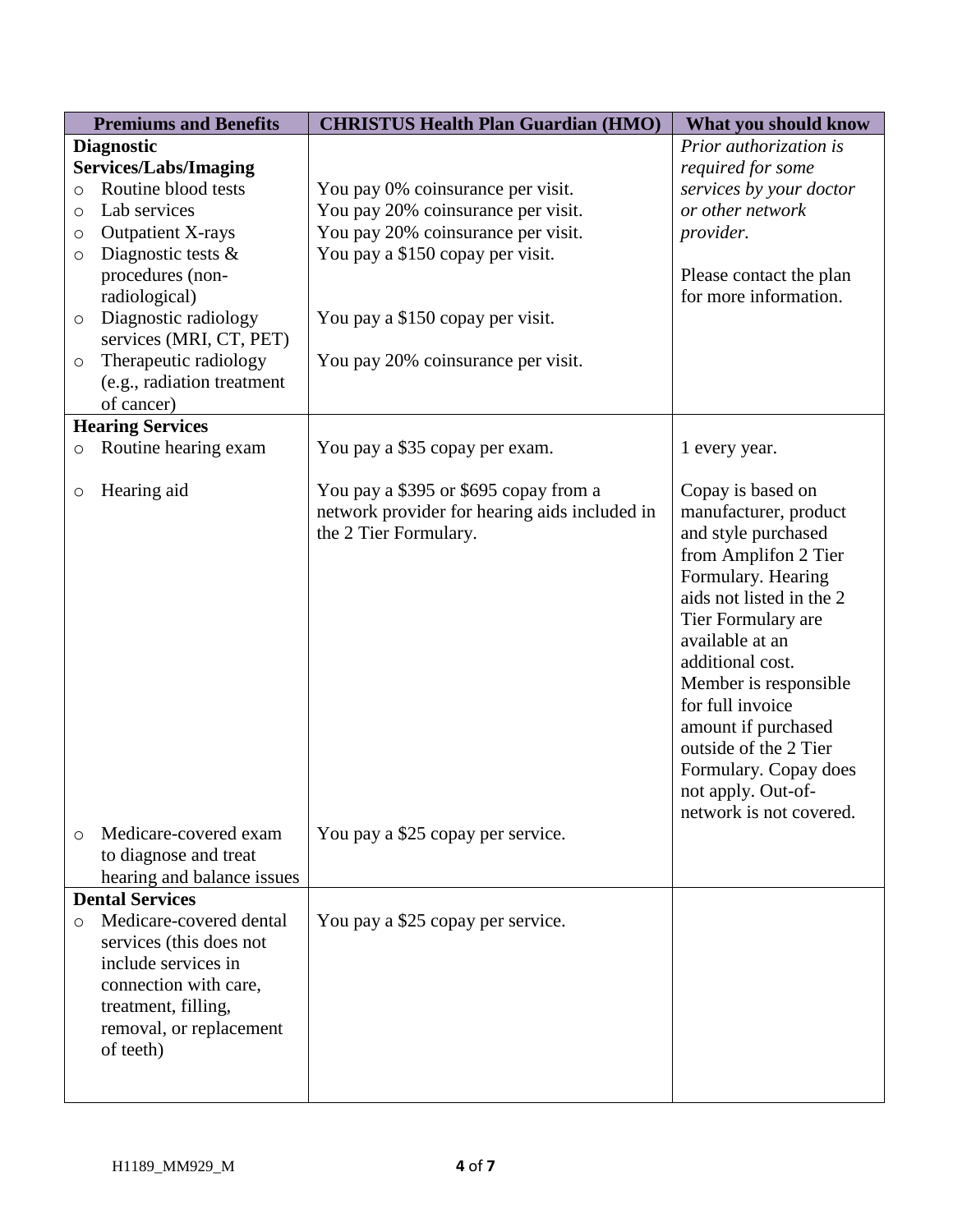| <b>Premiums and Benefits</b>          | <b>CHRISTUS Health Plan Guardian (HMO)</b>   | What you should know            |
|---------------------------------------|----------------------------------------------|---------------------------------|
| <b>Dental Services continued</b>      |                                              |                                 |
| Preventive dental services<br>$\circ$ | You pay a \$5 copay per service.             |                                 |
| Oral exam                             |                                              | 1 visit every year.             |
| Dental X-rays                         |                                              | 1 every 2 years.                |
| Cleaning                              |                                              | 1 every 6 months.               |
| Fluoride treatment                    |                                              | 1 every 6 months.               |
| <b>Vision Services</b>                |                                              |                                 |
| Medicare-covered eye to<br>$\circ$    | You pay a \$25 copay per exam.               |                                 |
| diagnose and treat                    |                                              |                                 |
| diseases and conditions of            |                                              |                                 |
| the eye                               |                                              |                                 |
| Glaucoma screening<br>O               | You pay a \$35 copay per screening.          |                                 |
| Routine eye exam<br>O                 | You pay nothing.                             | 1 every year.                   |
| Eyeglasses<br>O                       | You pay nothing.                             | \$100 allowance per year        |
| (frames/lenses) or                    |                                              | for 1 pair of eyeglasses        |
| contacts lenses                       |                                              | (frames/lenses) or              |
|                                       |                                              | contacts.                       |
| <b>Mental Health Services</b>         |                                              |                                 |
| Outpatient individual or<br>$\circ$   | You pay a \$10 copay per visit.              |                                 |
| group therapy visit                   |                                              |                                 |
| <b>Skilled Nursing Facility</b>       | You pay nothing per day for days 1 through   | Plan covers up to 100           |
|                                       | 20.                                          | days per benefit period.        |
|                                       | You pay a \$167.50 copay per day for days 21 |                                 |
|                                       | through 100.                                 |                                 |
| <b>Physical, Occupational and</b>     | You pay a \$40 copay per visit.              |                                 |
| <b>Speech Language Therapy</b>        |                                              |                                 |
| <b>Services</b>                       |                                              |                                 |
| <b>Ambulance</b>                      | You pay a \$200 copay per one-way trip.      | Waived if admitted to the       |
|                                       |                                              | hospital.<br>Covered worldwide. |
|                                       | You pay nothing.                             | Authorizations rules may        |
| <b>Transportation</b>                 |                                              |                                 |
|                                       |                                              | <i>apply.</i>                   |
|                                       |                                              | Limited to 12 one-way           |
|                                       |                                              | trips per year to plan-         |
|                                       |                                              | approved locations (up to       |
|                                       |                                              | 150 miles outside the           |
|                                       |                                              | service area).                  |
|                                       |                                              |                                 |
| <b>Medicare Part B Drugs</b>          |                                              | Authorizations rules may        |
| Chemotherapy drugs<br>O               | You pay 20% coinsurance.                     | <i>apply.</i>                   |
| Other Part B drugs<br>$\circ$         | You pay 20% coinsurance.                     |                                 |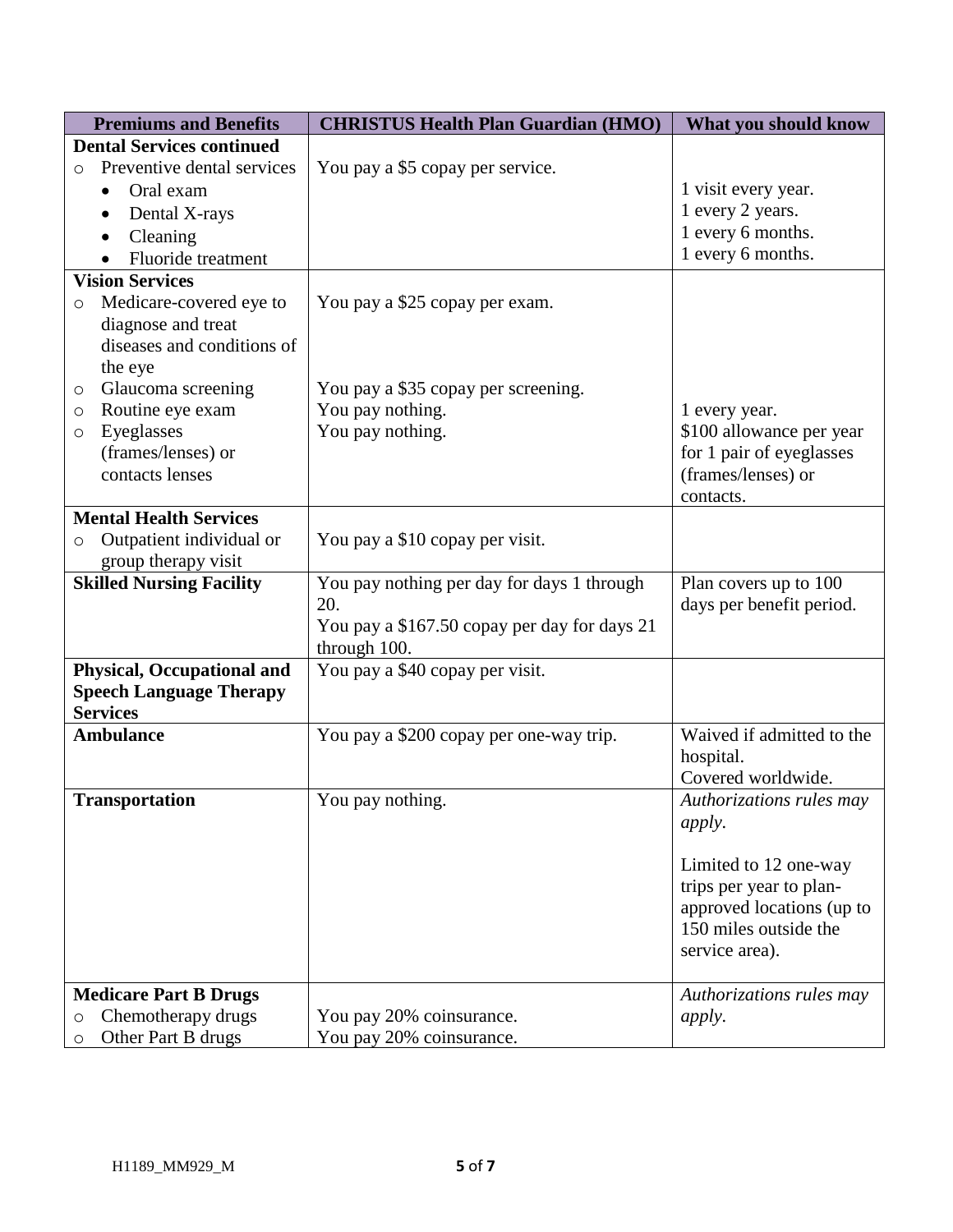| <b>Additional Benefits</b>                                    | <b>CHRISTUS Health Plan Guardian (HMO)</b> | What you should know                                |
|---------------------------------------------------------------|--------------------------------------------|-----------------------------------------------------|
| <b>Home Health Care</b>                                       | You pay nothing.                           | Authorization rules may                             |
|                                                               |                                            | <i>apply.</i>                                       |
|                                                               |                                            | There is no coinsurance,                            |
|                                                               |                                            | copayment, or deductible                            |
|                                                               |                                            | for beneficiaries eligible                          |
|                                                               |                                            | for Medicare-covered                                |
| <b>Outpatient Substance Abuse</b>                             | You pay a \$10 copay per visit.            | home health agency care.<br>Authorization rules may |
| <b>Services</b>                                               |                                            | <i>apply.</i>                                       |
| (Individual and group                                         |                                            |                                                     |
| therapy)                                                      |                                            |                                                     |
| <b>Medical</b>                                                |                                            | Authorizations rules may                            |
| <b>Equipment/Supplies</b>                                     |                                            | <i>apply.</i>                                       |
| Durable medical<br>$\bigcirc$                                 | You pay 20% coinsurance.                   |                                                     |
| equipment (e.g.,                                              |                                            |                                                     |
| wheelchairs, oxygen)<br>Prosthetics (e.g., braces,<br>$\circ$ | You pay 20% coinsurance.                   |                                                     |
| artificial limbs)                                             |                                            |                                                     |
| <b>Diabetes Management</b>                                    |                                            | Authorization rules may                             |
| Diabetes monitoring<br>$\circ$                                | You pay nothing.                           | apply.                                              |
| supplies                                                      |                                            |                                                     |
| Diabetes self-management<br>$\circ$                           | You pay nothing.                           |                                                     |
| training<br>Therapeutic shoes or                              | You pay nothing.                           |                                                     |
| $\circ$<br>inserts                                            |                                            |                                                     |
| <b>Foot Care</b>                                              |                                            |                                                     |
| Medicare-covered foot<br>$\circ$                              | You pay a \$25 copay per visit.            |                                                     |
| exam and treatment if you                                     |                                            |                                                     |
| have diabetes-related                                         |                                            |                                                     |
| nerve damage and/or meet                                      |                                            |                                                     |
| certain conditions<br>Routine Foot care                       | You pay nothing.                           |                                                     |
| $\circ$<br><b>Outpatient Rehabilitation</b>                   |                                            | Authorization rules may                             |
| <b>Services</b>                                               |                                            | <i>apply.</i>                                       |
| Cardiac rehabilitation                                        | You pay a \$40 copay per visit.            |                                                     |
| Pulmonary rehabilitation                                      | You pay a \$30 copay per visit.            |                                                     |
| <b>Chiropractic Care</b>                                      | You pay a \$20 copay per visit.            | 36 visits per year.                                 |
| (manual manipulation of the                                   |                                            |                                                     |
| spine to correct subluxation)                                 |                                            |                                                     |
| <b>Renal Dialysis</b>                                         | You pay 20% coinsurance.                   |                                                     |
| Medicare-covered<br><b>Acupuncture for Chronic</b>            | You pay a \$25 copay per visit.            | Maximum of 20 visits per                            |
| <b>Low Back Pain</b>                                          |                                            | year.                                               |